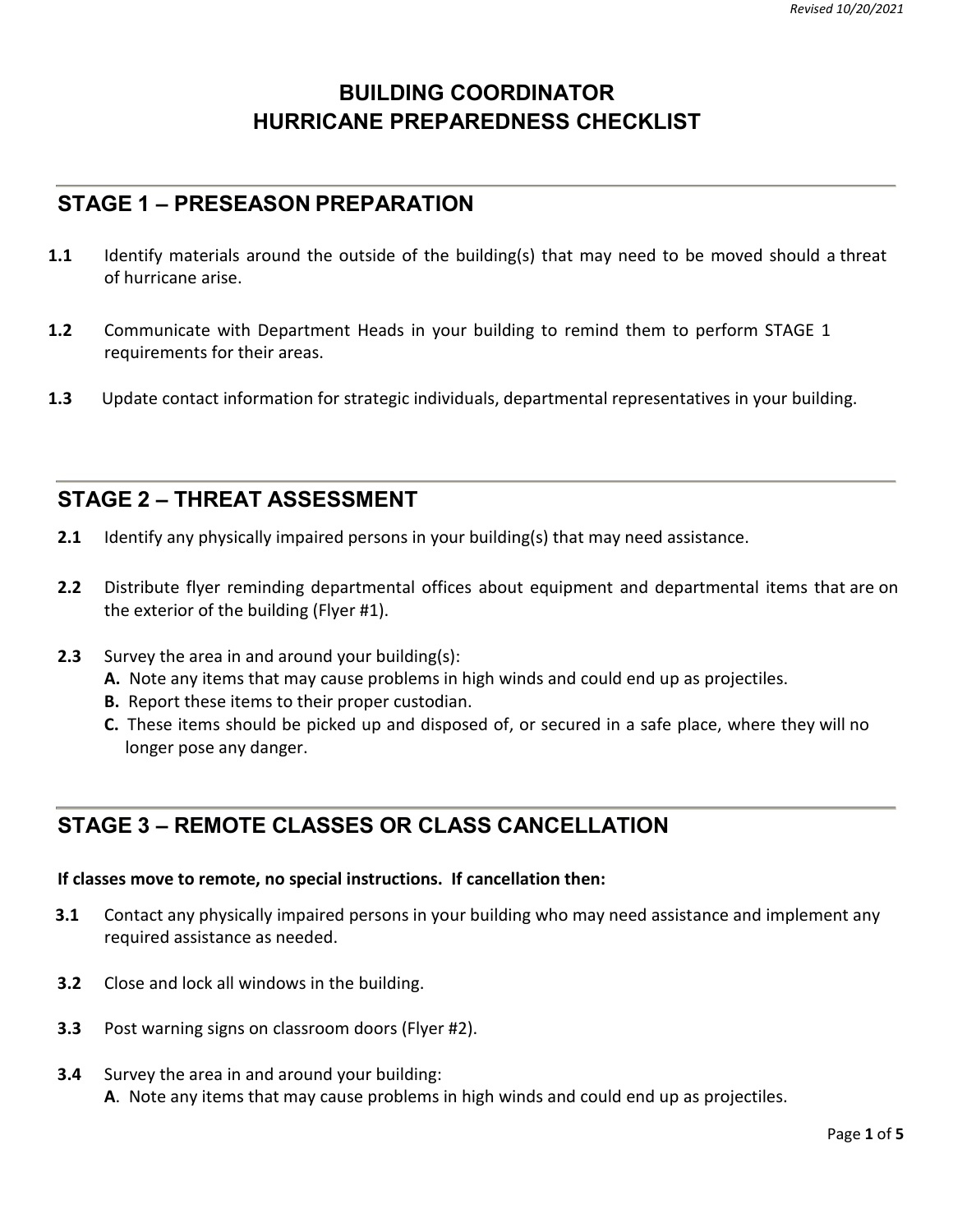- **B**. Report these items to their proper custodian.
- **C**. These items should be picked up and disposed of, or secured in a safe place, where they will no longer pose any danger.

### **STAGE 4 – UNIVERSITY CLOSING**

- **4.1** Survey the area around your building(s):
	- **A.** Note items that you reported or any new items that still pose a danger.
	- **B.** Report these items to proper custodian and also to Facility Services at 280-6675.
- **4.2** On the day the University Administration issues the campus evacuation order:
	- **A**. If you are in your building, follow the campus evacuation closing procedures.
		- 1) Verify that everyone has left the building
		- 2) Notify the Department of Public Safety and Security (280-6666) that everyone is out of the building.
		- 3) Post Flyer #3 on all exterior entrance/exit doors.
	- **B.** If you are not in your building, call your backup building coordinator and ask them to complete the campus evacuation closing procedures.

#### **STAGE 5 – AFTERMATH REOPENING**

After the campus has been assessed and STAGE 4-Recovery Stage is over, the President or his designee will announce the reopening stage. At this point the Building Coordinators will be allowed back into their buildings.

#### *Building Coordinator*

- **5.1** Remove all posted flyers placed on building doors.
- **5.2** Reset all hallways, corridors, and common areas to pre-storm conditions.
- **5.3** Survey the building and report anything that is out of the ordinary to Facility Services at 280-4948 or University of New Orleans Department of Public Safety and Security at 280-6666.
- **5.4** Communicate with departments within the building(s) to obtain status updates of office conditions.
- **5.5** Once the building is deemed ready to open to the public, communicate this information to the appropriate Deans and Directors.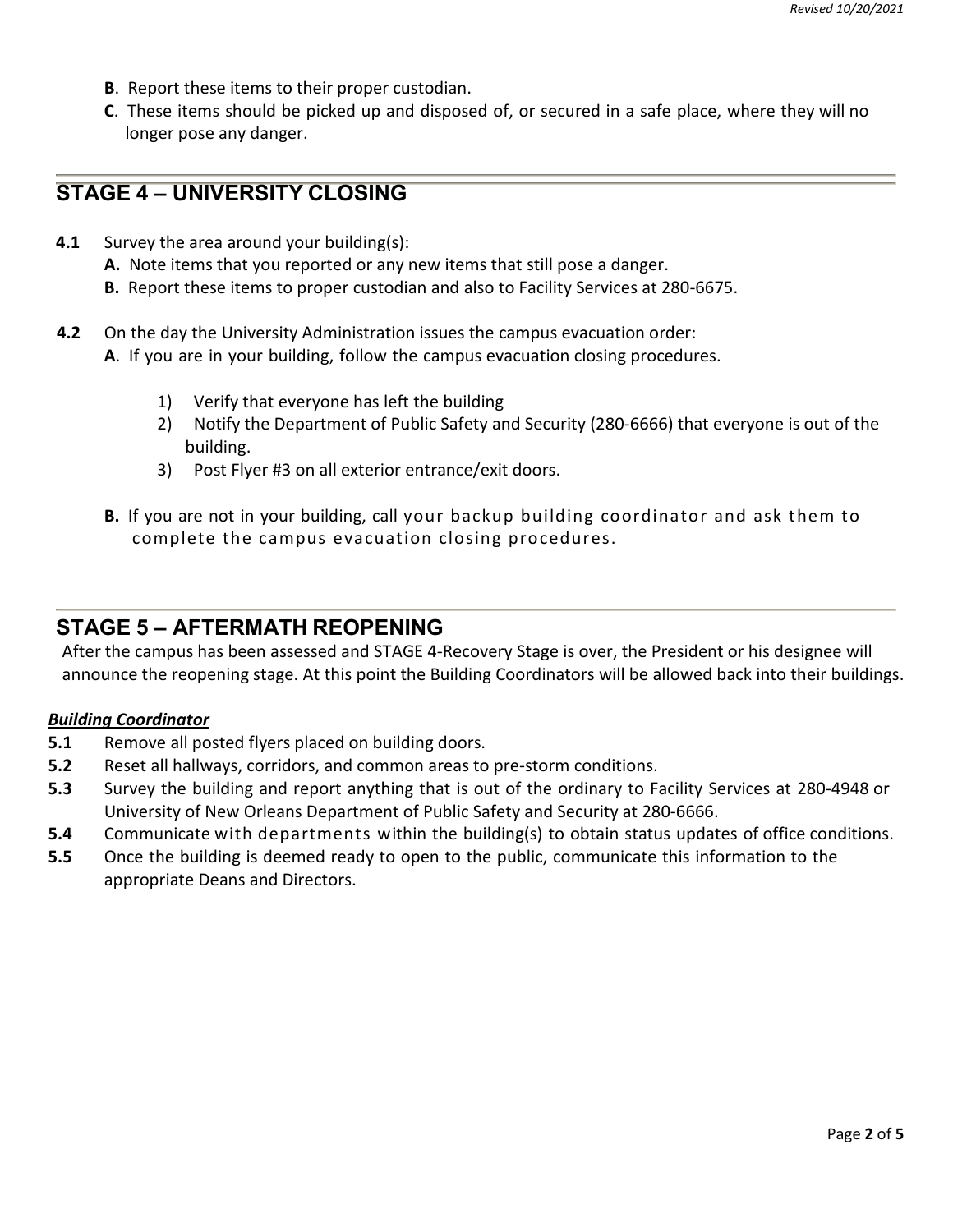### **ATTENTION: ALL DEPARTMENTS IN THIS BUILDING**

### *APPROACHING STORM !*

### Please remember to identify any files and equipment that may have to be **moved away from windows and off the floor.**

Also remember to secure all departmental items that your department may have around the exterior of the building.

Remember: Facility Services will dispose of unsecured items left outside of the building.

Flyer #1 Thank you, Building Coordinator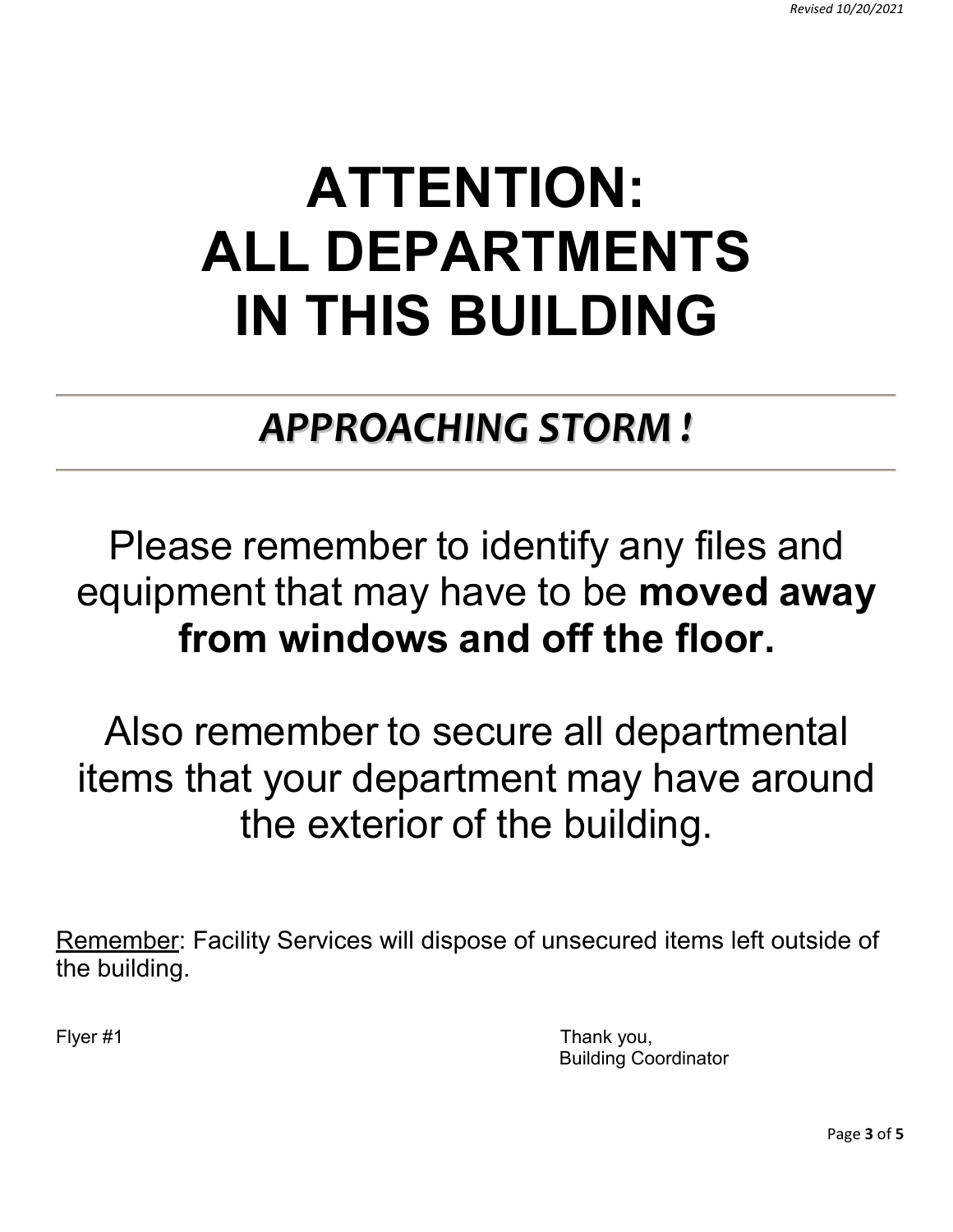# *STORM APPROACHING*

# PLEASE **CLOSE AND LOCK ALL DOORS AND WINDOWS** when you leave the room.